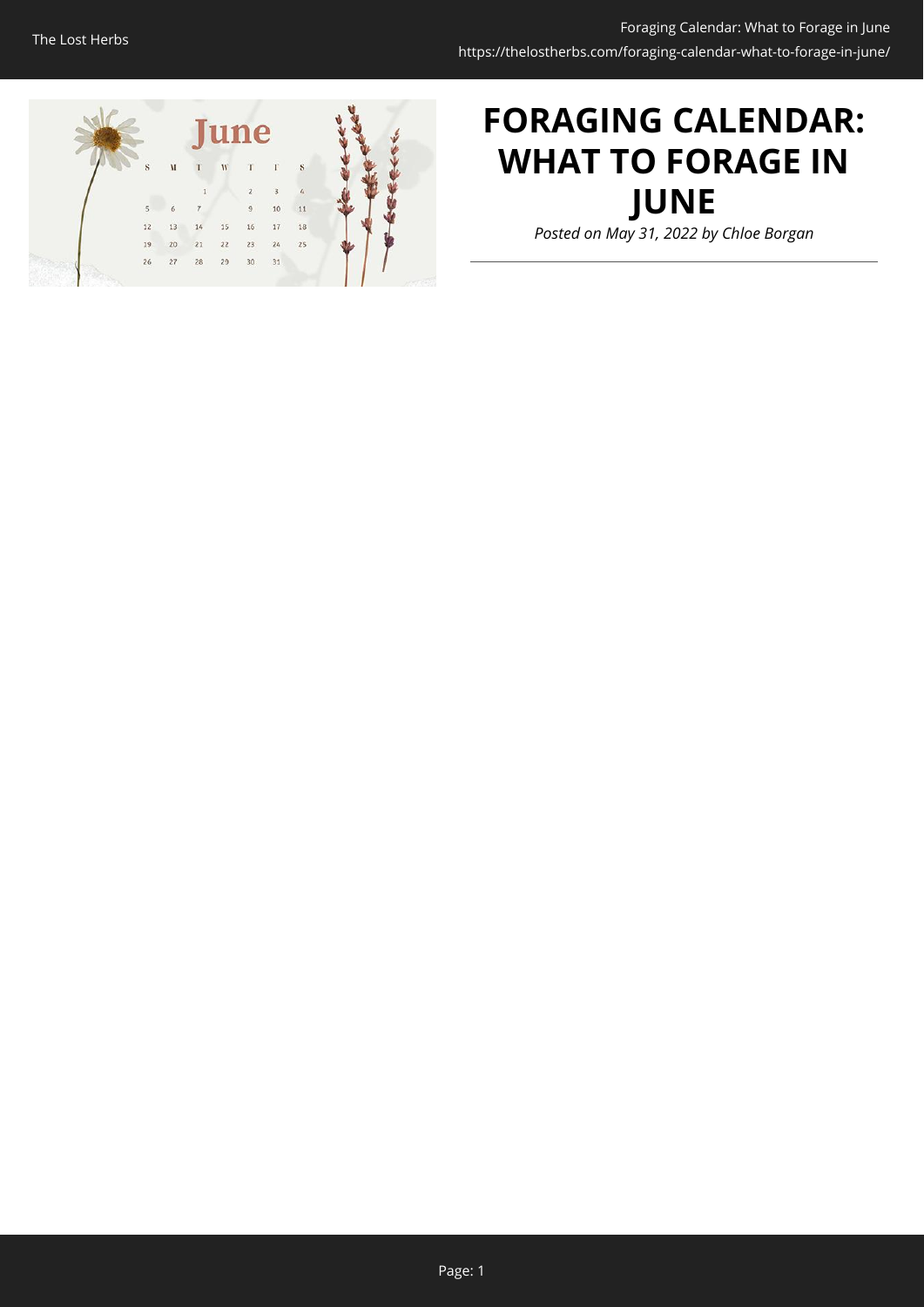Foraging is a great hobby and life skill that anyone can learn. It can be done with family, friends, or by yourself. Foraging is one of the best ways to reconnect with nature. While foraging is easy to learn it can be hard to master. Here's a little cheat sheet for those just starting or those who just want to add to their list of what to keep an eye out for while adventuring.

### **Ramps (Allium tricoccum)**

Ramps are a prized wild onion that starts growing at the end of April. The bulb of the plant is closer to full-size mid-May until the beginning of June which is when it's time to harvest. Ramps are a must for spring cooking. Eat them in your salad, pickle the bulbs or put them in a food processor and make the best herb butter for your steak.

Wild ramps boast a variety of nutrients and beneficial compounds that may improve your digestion, promote weight loss, reduce inflammation, and fight heart disease.

They are found alongside Mayapples and Morels. Ramps have a flat green leaf with a hint of red color as you get towards the bright white bulb. It's important once you find your ramp to crush it and make sure the ramp has a strong onion garlic-like smell. If it doesn't have that smell, toss that plant because it's a lily of the valley and it's deadly.

#### **Elderflower (Sambucus nigra)**

For many people, fragrant elderflowers are synonymous with summer and they're at their best from late May to June depending on where you live. The flowers and berries are the only edible part of the **[elder](https://www.woodlandtrust.org.uk/trees-woods-and-wildlife/british-trees/a-z-of-british-trees/elder/)** tree and require cooking to remove the small amounts of toxic chemicals.

Look for elder trees in woodland, scrub, hedgerows, and wasteland. Their creamy-white flowers hang in flat-topped clusters. Pick when the buds are freshly open on a warm, dry, sunny day, well away from traffic fumes.

Rinse flowers briefly in cold water before using them fresh in cordials, syrups, or jellies. Be sure of your identification before harvesting this season and ensure you never take more than a quarter of what you see.

### **Pheasant back (Polyporus squamosus)**

Pheasant back, also known as dryad's saddle, is a delicious meaty mushroom that pops up on hardwood trees. Sometimes in spring foragers are so focused on the elusive morel they miss these yummy meat substitutes.

With the brown, feathery appearance of its scaly cap, it's a polypore, meaning that its underside is covered in pores rather than gills.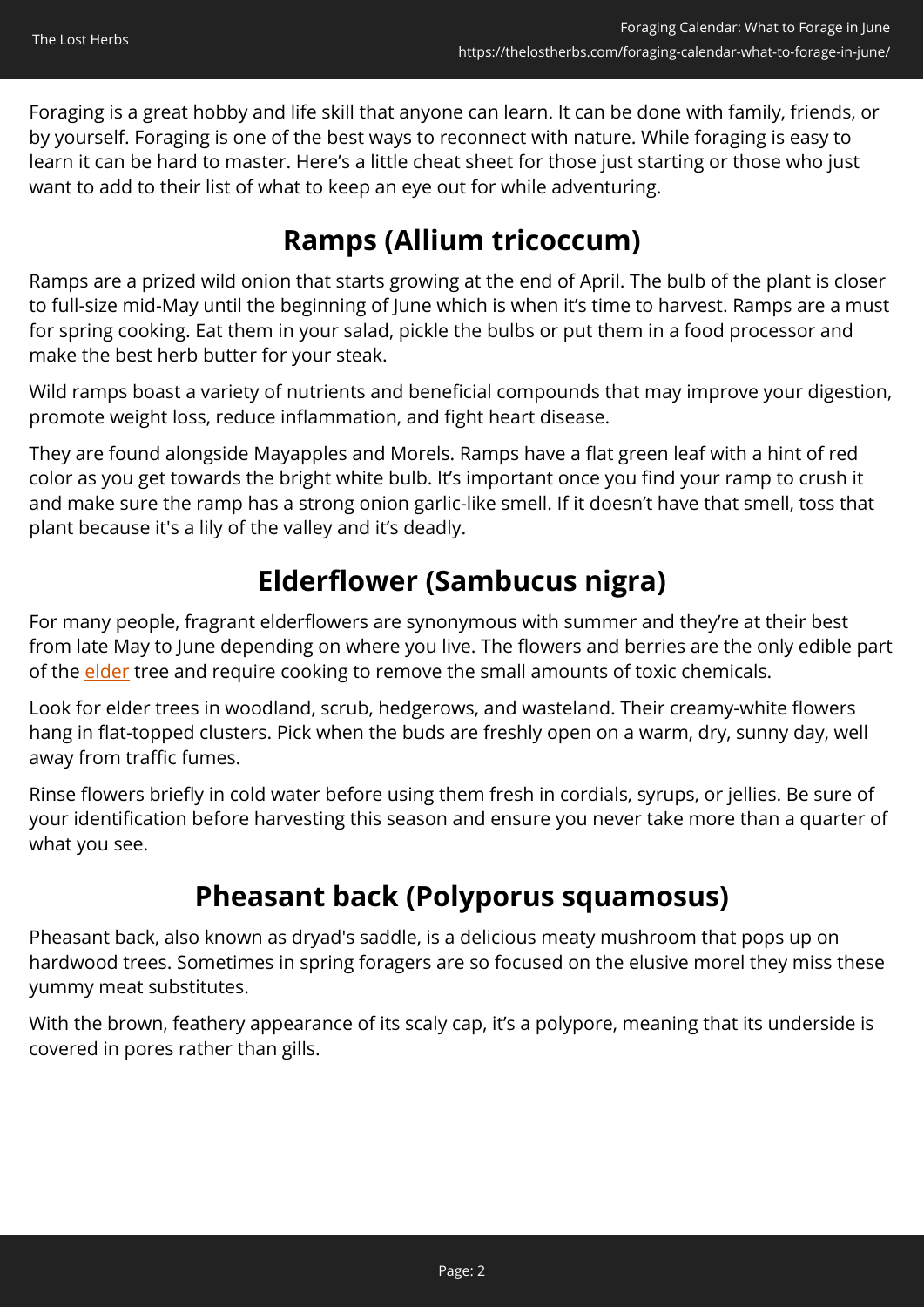When the pheasant's back is cut it smells more like cucumbers than a mushroom. They share very similar habitats to morels so look for Mayapples, down trees, and highly alkaline soil. This mushroom is greatly sliced thin with a knob of butter, pickled, or served with freshly cooked peppers.

One thing that Pheasant Back is extremely fantastic for (when tinctured or eaten cooked) is its immunomodulating properties. Pheasant backs have no dangerous look-alikes so they a great for beginners.

### **Wild Violets (Viola sororia)**

Violets, both the leaves and flowers, contain high amounts of vitamin C and vitamin A. Wild Violets are used to make syrups, teas, and baked goods. Flowers can be added to salads and soups as garnish. Moderation is important, as this plant does contain a compound called saponin, so eating violet flowers and leaves in excess may cause digestive issues.

### **Wild strawberries (Fragaria vesca)**

June is a great time to start teaching foraging to kids or friends since school is out. The heat from the summer is only starting to roll in. It's the beginning of berry picking season when many wild plants start to fruit. Nothing better on a hot day than wild berry jam and bread.

The very beginning of June is a favorite for many, Wild strawberries. These little berries are a smaller version than what you find in the grocery store. The strawberries are sweet, tart, and oh so juicy!

These tiny, delicious red berries will ripen first in sunny locations and the further North you live they will fruit closer to mid-June.

Real wild strawberries usually grow in woodland areas. They have tan seeds in dimples in the berry's skin. You might also find the "Indian strawberry," which grows more often in fields, and has red seeds that stand out from the berry's skin. These have no flavor but can be safely eaten.

### **Stinging Nettle (Urtica dioica)**

June is a great season for greens. Stinging Nettle is a great find for beginning to mid-June. Stinging nettle will lose its sting upon boiling or steaming. Stinging nettle is highly nutritious. It was used to treat arthritis and ancient Romans rubbed it on their skin to stay warm.

It can be cooked and served like spinach. They are nice and tender earlier in the season when they're young.

If they have already grown flowers and seeds, they're still perfectly edible – just pick the smaller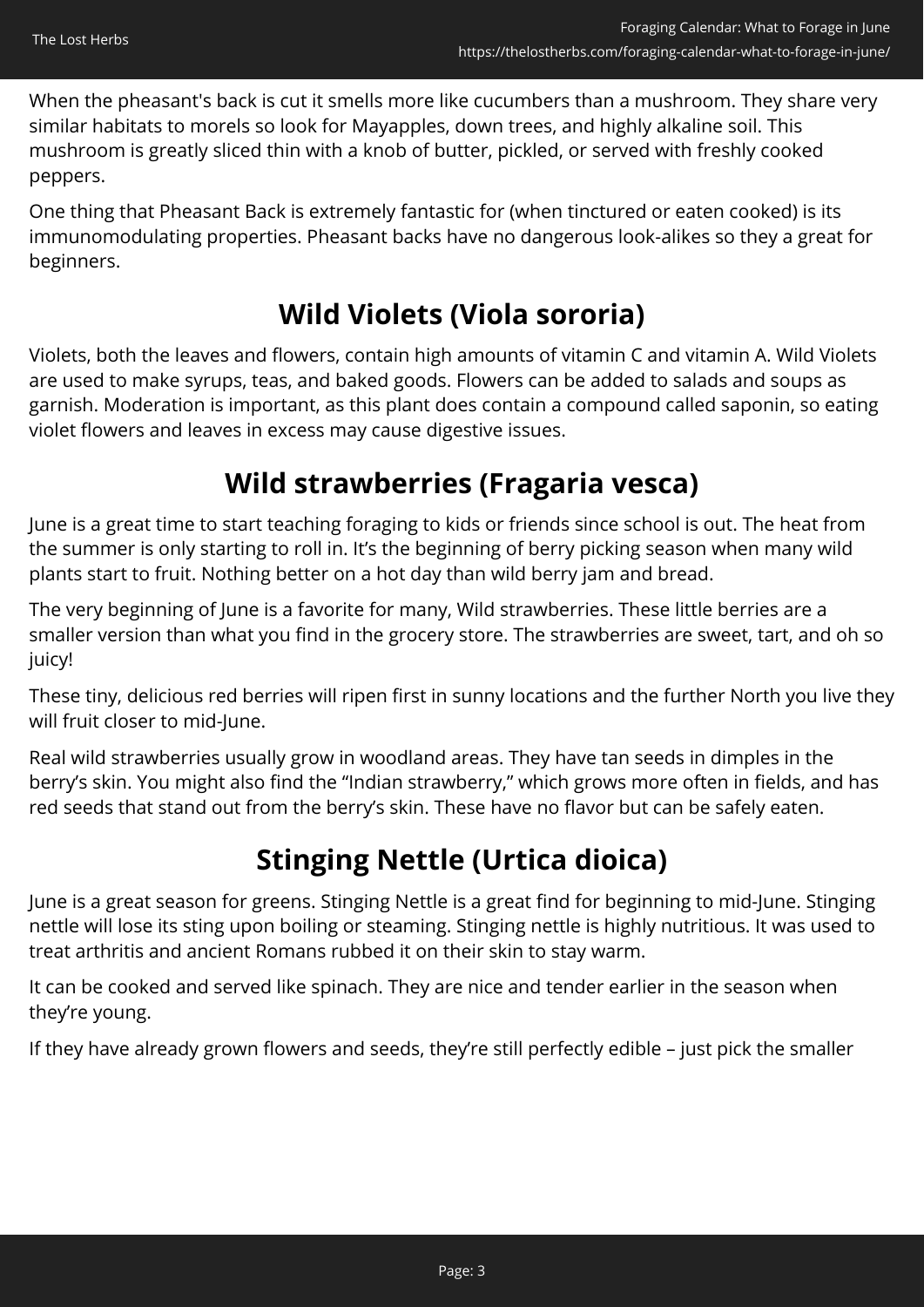leaves near the top.

### **Raspberries and Blackberries**

The end of June is for the classic berries, raspberries, and blackberries. Look along sunny roadways and trails for these sweet berries.

Remember to wear protective clothes since these bushes have many thorns to keep berry hunters away from their treasure troves.

Raspberries and blackberries can be used interchangeably; the only real difference is raspberries are hollow and blackberries are filled to the stem. They can be used in jam making, cooking, dyes, and even cosmetics.

#### **Related: [The Plant That Blooms Exactly on June 24, Each Year](https://hop.clickbank.net/?affiliate=easycellar&vendor=wfguide&tid=C02JuneForagingFGW1)** [\(Video\)](https://hop.clickbank.net/?affiliate=easycellar&vendor=wfguide&tid=C02JuneForagingFGW1)

Other plants you can find in June:

- Chickweed
- Dandelions
- Figs
- Gooseberries
- Lamb's Quarters
- Milkweed flower buds
- Mint
- Plantain
- Purslane
- Sheep Sorrel

Foraging is a connection to our ancestors, a way to reconnect to nature, and a chance to learn something new to pass on to others. A month-to-month guide to foraging for the beginning of the season is a perfect way to kick off your new passion. What are your favorite June wild finds?

#### **You may also like:**

**[What You Should Know About Foraging Yarrow](https://thelostherbs.com/what-you-should-know-about-foraging-yarrow/)**

**[The 10 Medicinal Seeds You Should Plant for a Complete Backyard Pharmacy](https://hop.clickbank.net/?affiliate=easycellar&vendor=bookofren&tid=C02JuneForagingMK)** (Video)

**[10 Mushrooms You Should Forage This Summer](https://thelostherbs.com/10-mushrooms-you-can-forage-this-summer/)**

**[Ramps: The Most Delicious Signs of Spring](https://thelostherbs.com/ramps-the-most-delicious-signs-of-spring/)**

**[50 Recipes Using Dandelion](https://thelostherbs.com/50-recipes-using-dandelion/)**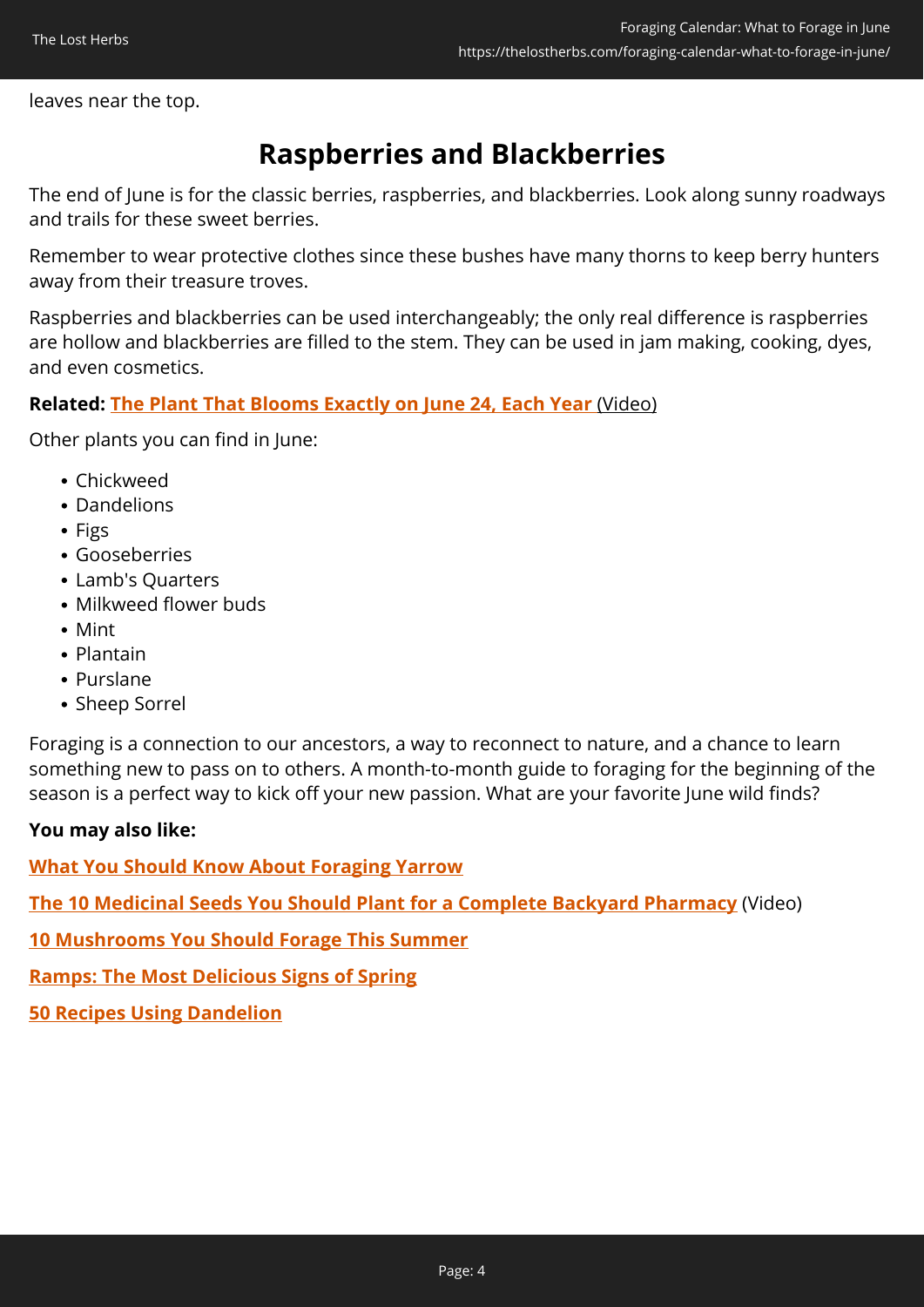## **Comments**



**Misty** – 2022-06-09 14:50:52 https://googlethatforyou.com?q=what%20zone%20do%20wild%20violets%20grow%20in



**Lisa** – 2022-06-08 16:30:31 Awesome!!



**Chloe Brogan** – 2022-06-08 16:11:09 Hey guys writer here! We're going to be doing a blog based on monthly forages and what you can find in your zone! Make sure to subscribed and keep up with us!



**Donna Fanshier** – 2022-06-07 05:27:03 I find this is very interesting with lots of very knowledgeable information.



**Helen** – 2022-06-05 01:21:48 I would be great to have an Australian map like this. Hopefully one day this could happen



**Sherry** – 2022-06-02 07:02:31 I agree Lauren. I live in Zone 5b and know that some of these things don't grow in our area. It would be nice to know what grows where according to growth zone.